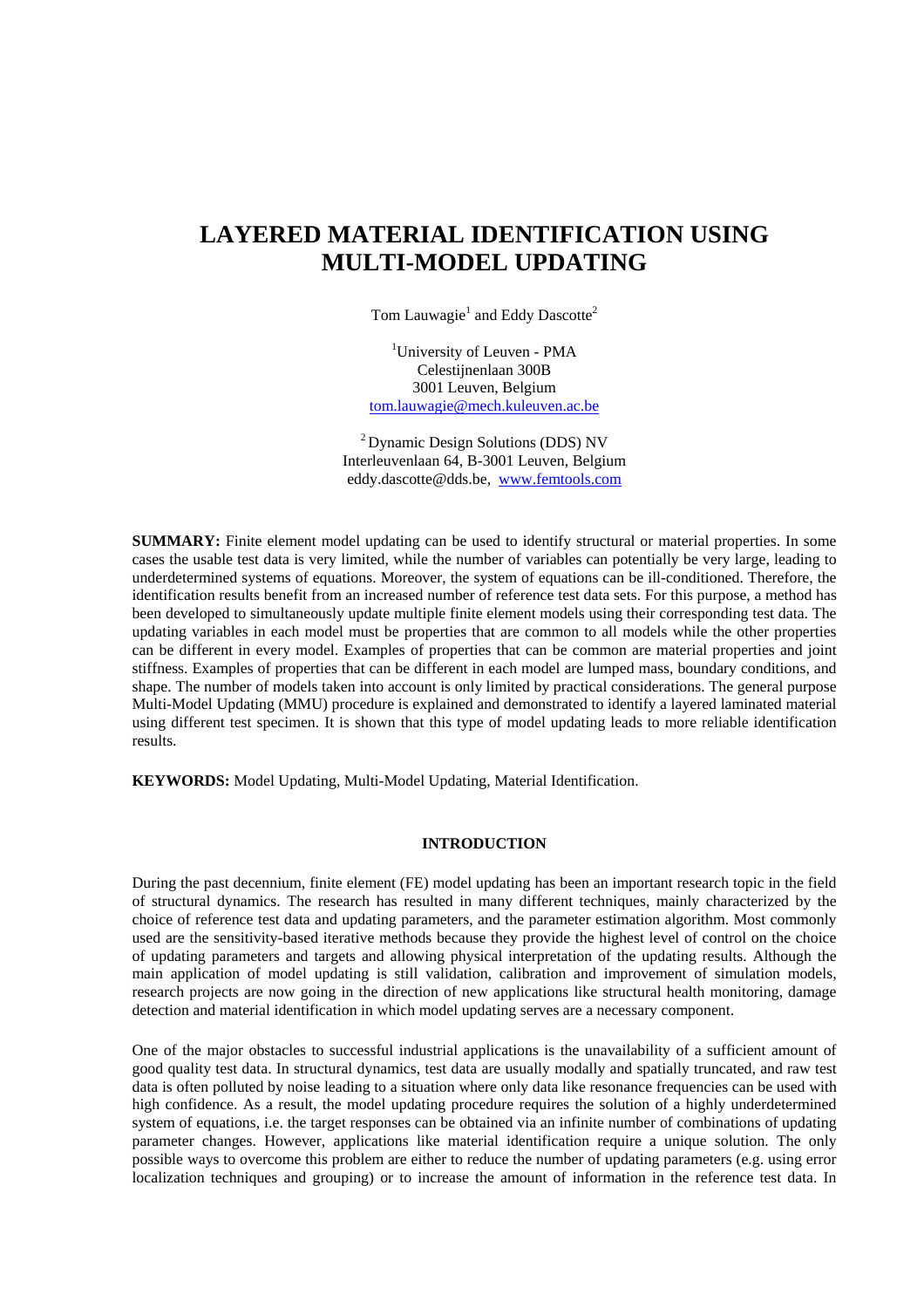addition, weighing of the updating parameters and reference test data can be used to bias the solution to the most likely one i.e. the one in which the analyst has the most confidence.

Increasing the amount of test data is possible by including mode shape data (in addition to resonance frequencies) or by using Frequency Response Functions (FRFs). However, this will put a higher weight on the quality of the raw test data, or lead to numerical problems due to redundancy, or sensitivity scaling. An alternative approach that is discussed in this paper, is to use multiple sets of reference test data obtained from a set of different or modified structures.

Using perturbed boundary condition testing (PBC) as a way to obtain multiple sets of modal test data for the same structure has been explored by Brown et al. [1-4]. Although this technique was initially intended as a tool to derive a more robust model by using averaging and data condensation, its value for model updating was also demonstrated. With PBC, simple modifications are made to the structure so that it is possible to re-test without changing the test set-up. To be successful, however, it is required that the modifications are sufficiently important. This leads to the new problem of effective PBC test design. Changing boundary conditions is a more effective way to influence the mode shapes, but is more difficult to realize in practice (free/free testing is still preferred). A type of perturbation that is easier to realize in practice, but often with less impact on the mode shapes, is adding or removing lumped masses [5]. Another approach is to perform the model updating using forced vibration test data with different loads [6], since each load case yields a different set of test data. Ibrahim explored the use of multiple perturbed analytical models [7] and one single set of test data to improve the conditioning of the updating equations.

A generic procedure for simultaneously updating multiple FE models was recently implemented in the commercial FEMtools software for test-analysis correlation and model updating [8]. Using this multi-model updating (MMU) procedure, FE models of structures that were tested with different boundary conditions or lumped masses (like PBC), as well as FE models of different, even unrelated, structures with common physical properties, can be handled. The updating variables in each model must be physical properties that are common to all models while the properties that are not updated can be different for every model. Typical examples of properties that can be common to different models are material properties and joint stiffness. Examples of properties that may be different in each model are lumped mass, boundary conditions, and shape. However, it would also be possible to update the boundary condition properties (for example clamping stiffness) using modal test data from different structures with different geometry or material as long as they are constrained in the same way. The number of models taken into account is only limited by practical considerations.

Some examples of industrial cases that illustrate the different types of multi-model updating that can be handled using this procedure:

- (i) a launch vehicle tested with different levels of fuel. The fuel is modelled using varying lumped masses while the launcher itself is a structure that is common in all tests, and thus can be updated.
- (ii) satellite solar panels tested during different stages of deployment. In this case the structure is the same in all tests, no physical properties are modified. However, the geometric configuration of the structure is modified and hence the modal parameters that are measured are different with each stage of deployment. This provides a rich set of test data to update e.g. the joint stiffness.
- (iii) different test specimens made of a layered (composite) material that needs to be identified. The material properties of the laminate or some layers are common to each test specimen and their estimated properties can be updated. Each test specimen can differ in shape or even laminate layup.

The example of layered material identification will be further described in this paper.

## **MULTI-MODEL UPDATING PROCEDURE**

To use the MMU procedure that has been implemented in FEMtools [8], the analyst must first create a database of models that for each tested structure, contains the finite element model of the structure (as tested), the test model and data, tables relating the common degrees of freedom and the modal parameters in each model, and selections of updating targets and updating variables. This preparatory work is similar as if each model would be updated separately. For MMU, however, it is critical that the updating variables are of the same type and level in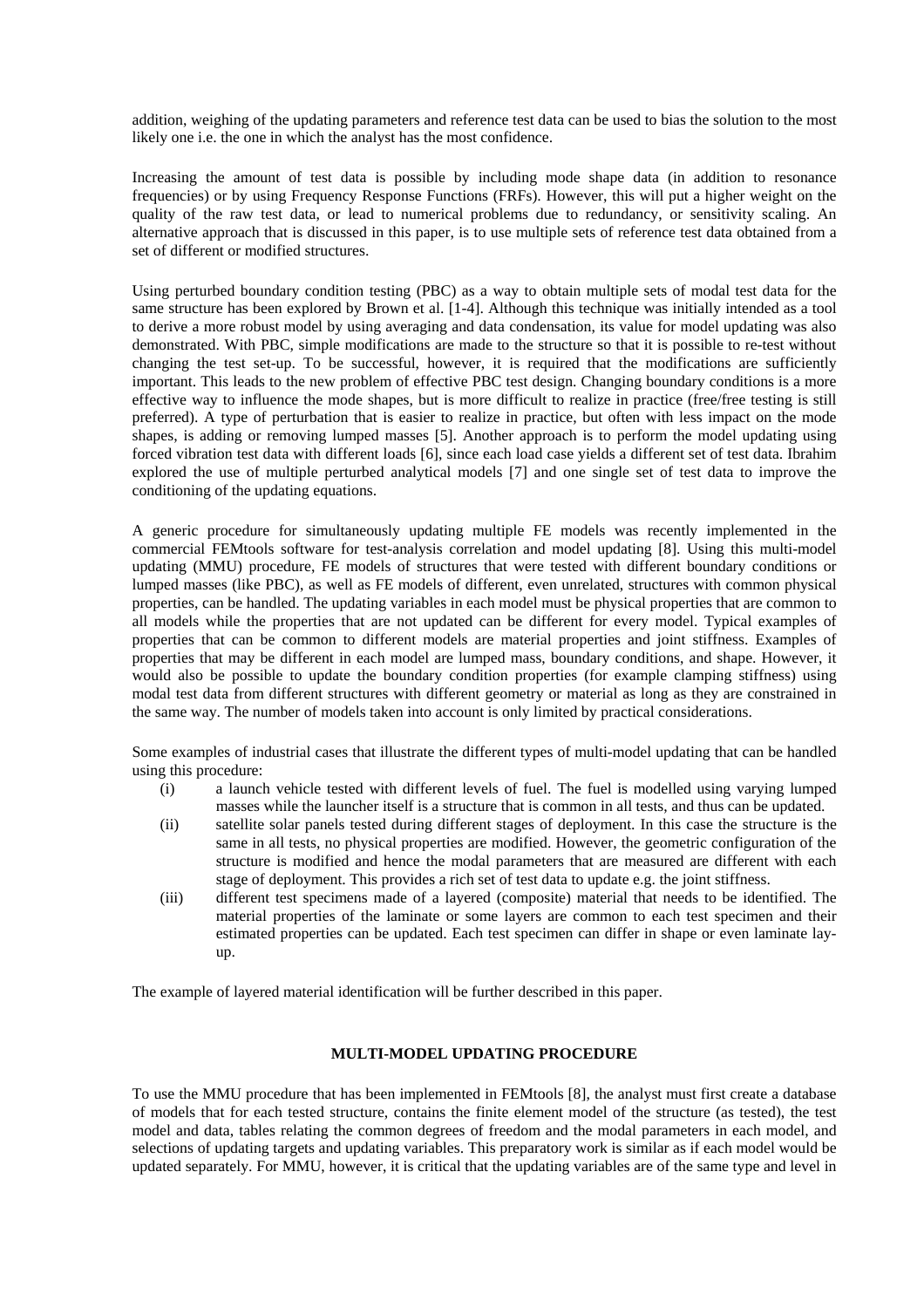each model. Next, the MMU control script takes over and performs updating of all the models in the database, using the following procedure:

1. Computation of the sensitivity matrix  $S_{ij}^k$  for each of the k models in order to construct the following equation:

$$
\left\{\!\Delta \!R_i^k\right\}\!=\!\!\left[S_{ij}^k\right]\!\!\left\{\!\Delta \!P_j\right\}
$$

where  $\{\Delta R_i^k\}$  are the i residual differences between the predicted and measured responses for model k, and {∆*Pj* } are the j selected updating parameters common to the k considered models. Note that the number and the type of responses can be different in each model.

2. Assemblage of a global sensitivity matrix and solving for unknown  $\{\Delta P_i\}$  of

$$
\begin{Bmatrix}\n\Delta R_i^1 \\
\Delta R_i^2 \\
\vdots \\
\Delta R_i^k\n\end{Bmatrix} = \begin{bmatrix}\nS_{ij}^1 \\
S_{ij}^2 \\
\vdots \\
S_{ij}^k\n\end{bmatrix} \{\Delta P_j\}
$$

3. Introduction of the resulting parameter changes  $\{\Delta P_j\}$  into each model and re-computation of the modal parameters of each model.

4. This procedure is repeated until a convergence criterion is satisfied.

This is a general applicable procedure that re-uses the existing tools for correlation analysis, sensitivity analysis and model updating. It offers maximum flexibility in the choice of updating targets that best fit each individual model.

## **EXAMPLE: IDENTIFICATION OF LAYERED MATERIALS**

#### **Introduction**

Elastic properties play a major role in the determination of the vibration behaviour of structures and material samples. This observation can be turned around, leading to the conclusion that the elastic material properties can be derived from the vibration behaviour of test samples. For simple cases, the vibration behaviour of the test specimen can be described by analytical formulas based on the Timoshenko beam theory. Various methods based on these formulas exist, and have proven to produce repeatable and accurate results. Unfortunately, the use of these analytical methods is limited to the case of homogeneous isotropic materials.

The finite element technique allows the modelling of the vibration behaviour of test samples with an arbitrary shape combined with the use of more complex material models. In 1986 Sol [9] introduced an inverse method that could identify the properties of an orthotropic plate, by comparing calculated resonance frequencies of a finite element model of the test plate with experimentally measured frequencies. The possibilities to extend this inverse methods to identify the elastic properties of the individual layers of layered materials are currently being investigated. The first results of a preliminary study are promising, but highlight the necessity of a multi-model updating routine.

#### **Material identification by model updating**

Figure 1 presents the general flowchart of the inverse method to identify elastic material properties. Initial values for the elastic material properties are estimated and introduced into the FE model of the test plate in order to compute the numerical resonance frequencies and frequency sensitivities of the first five modes.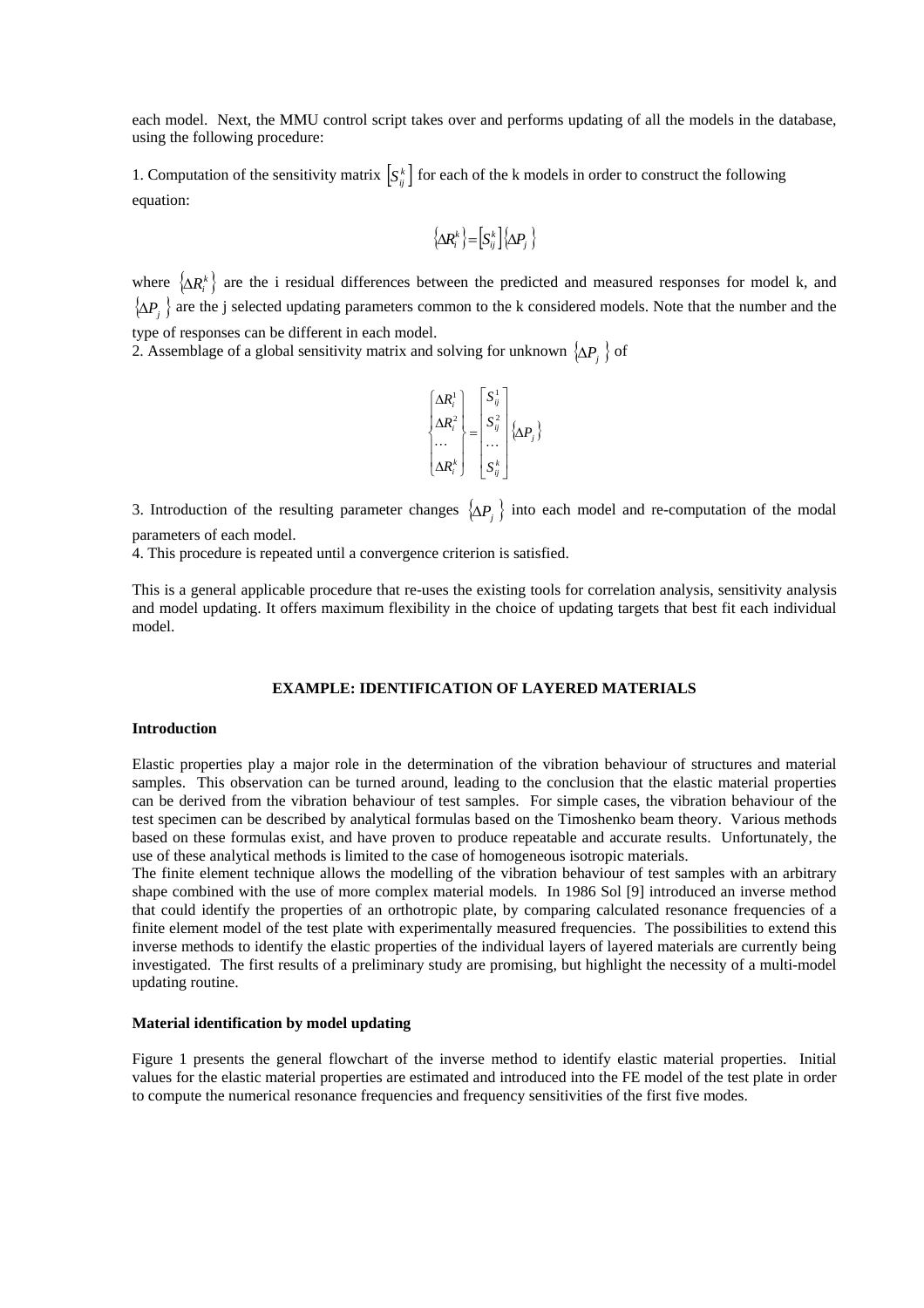

*Figure 1: Flowchart of the inverse method for material identification.* 

Improved material properties can be obtained from the differences between the experimental and numerical frequencies and frequency sensitivities by solving the following least-squares problem:

<span id="page-3-1"></span><span id="page-3-0"></span>
$$
\{\varDelta p\} = [S_n]^{\dagger} \{\varDelta f\} \tag{1}
$$

in which

$$
\Delta p = \frac{p_{new} - p_{old}}{p_{old}}, \Delta f = \frac{f_{exp} - f_{FE}}{f_{exp}}, and
$$
\n
$$
S_n = \begin{bmatrix}\n\frac{\partial f_1}{\partial E_x} \frac{E_x}{f_1} & \frac{\partial f_1}{\partial E_y} \frac{E_y}{f_1} & \frac{\partial f_1}{\partial G_{xy}} \frac{G_x}{f_1} & \frac{\partial f_1}{\partial V_{xy}} \frac{V_{xy}}{f_1} \\
\frac{\partial f_2}{\partial E_x} \frac{E_x}{f_2} & \frac{\partial f_2}{\partial E_y} \frac{E_y}{f_2} & \frac{\partial f_2}{\partial G_{xy}} \frac{G_x}{f_2} & \frac{\partial f_2}{\partial V_{xy}} \frac{V_{xy}}{f_2} \\
\frac{\partial f_2}{\partial E_x} \frac{E_x}{f_3} & \frac{\partial f_2}{\partial E_y} \frac{E_y}{f_3} & \frac{\partial f_3}{\partial G_{xy}} \frac{G_{xy}}{f_3} & \frac{\partial f_3}{\partial V_{xy}} \frac{V_{xy}}{f_3}\n\end{bmatrix}
$$
\n(2)

and where *p* denotes a material property, *f* denotes a resonance frequency and † denotes the pseudo inverse of a matrix.

Note that the sensitivity matrix  $S_n$  in equation [\(2\)](#page-3-0) is composed with normalised relative sensitivities. There are two distinct reasons to prefer normalised relative sensitivities over classical absolute sensitivities. Absolute sensitivities of the frequencies with respect the Young's modulus vary a few orders of magnitude from those of Poisson's ratio, while this is not the case for relative sensitivities. Therefor the sensitivity matrix with relative sensitivities will be better conditioned, leading to an increased stability of the updating routine. By normalising the sensitivities, i.e. dividing them by the frequency, the least-squares solution [\(1\)](#page-3-1) of the updating routine will minimise the relative differences between the numerical and experimental frequencies. If absolute sensitivities were being used, the least-squares routine would minimise the absolute frequency differences, giving the high order modes indirectly a higher weight.

If the corrections of the material properties resulting from [\(1\)](#page-3-1) are larger than the desired precision, the improved material properties are introduced into the FE-model and a new iteration is started, otherwise the updating routine is aborted. If the frequencies of the FE-model of the last iteration match the experimental frequencies, the material properties of the test plate have been identified since they correspond with the material properties of the FE-model.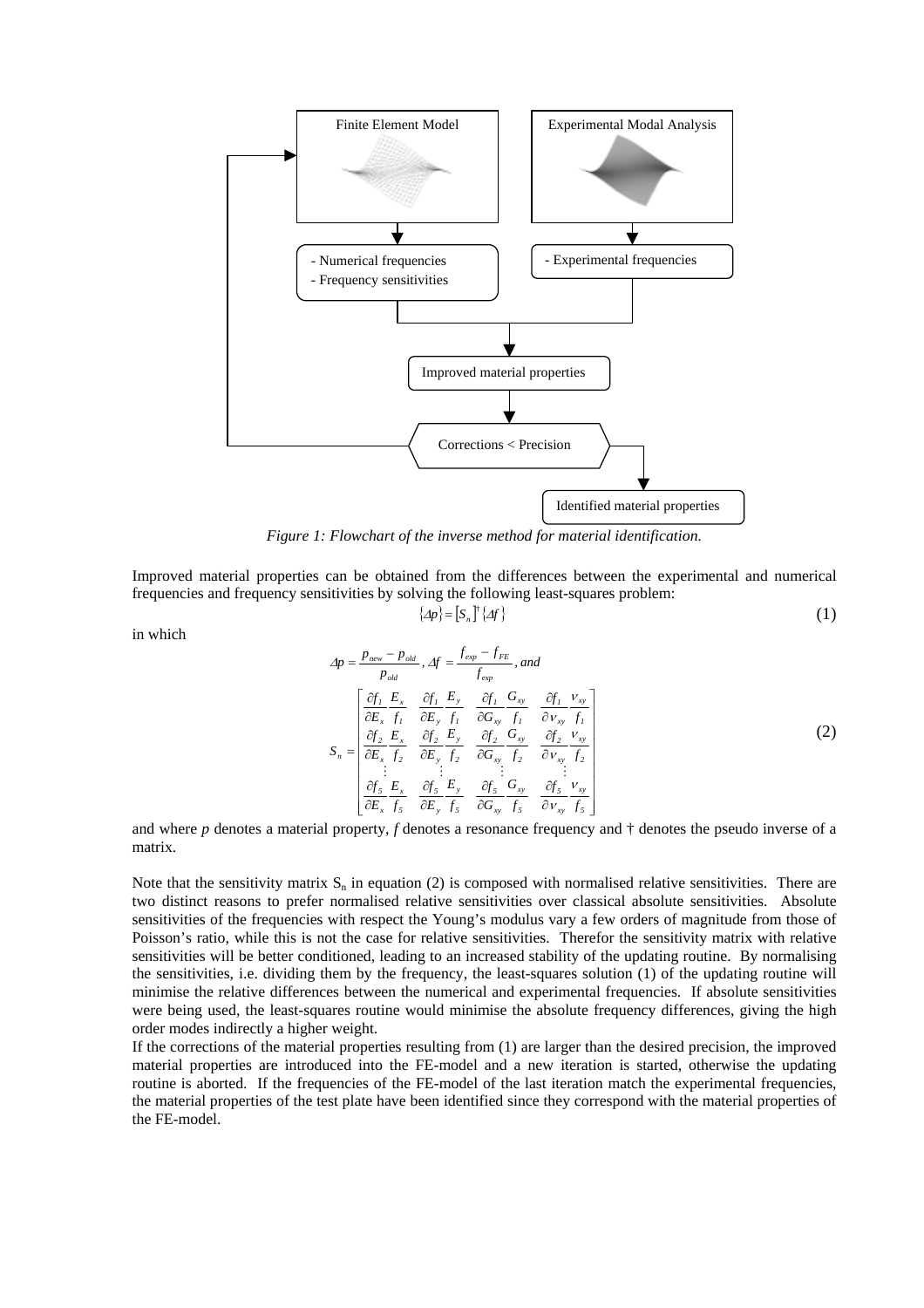#### **The necessity of a multi-model updating routine for identification of layered materials**

The resonance frequencies of a layered test sample are controlled by the overall stiffness of the sample, and do not contain any information about the contribution of each of the individual layers. Even with a fixed geometry of the layers, there is a infinite number of different sets of material properties for the individual layers that result in the same global stiffness, and thus in the same resonance frequencies for the sample. Therefor the solution of an inverse identification procedure to identify the elastic properties of the layers from the resonance frequencies of one single sample will not be unique, and thus meaningless.

This conclusion can be verified by looking at the sensitivity matrix of the inverse problem. The structure of the sensitivity matrix of is presented in equation [\(3\).](#page-4-0) Note that not the number of layers, but the number of materials that are used in the different layers determines the number of unknown parameters, therefor the number of block columns of the sensitivity matrix equals the number of used materials and not the number of material layers.

$$
S_{n} = \begin{bmatrix} \frac{M_{\text{target}}}{\partial E_{x,l}} & \frac{\partial f_{1}}{\partial F_{y,l}} & \frac{E_{y,l}}{\partial G_{xy,l}} & \frac{\partial f_{1}}{\partial F_{y,l}} & \frac{E_{y,l}}{\partial G_{xy,l}} & \frac{\partial f_{1}}{\partial F_{y,l}} & \frac{E_{x,n}}{\partial F_{x,n}} & \frac{\partial f_{1}}{\partial F_{y,n}} & \frac{E_{y,n}}{\partial G_{xy,n}} & \frac{\partial f_{1}}{\partial F_{y,n}} & \frac{E_{y,n}}{\partial G_{xy,l}} & \frac{\partial f_{1}}{\partial F_{y,n}} & \frac{E_{y,n}}{\partial G_{xy,n}} & \frac{\partial f_{1}}{\partial G_{xy,n}} & \frac{E_{y,n}}{\partial G_{xy,l}} & \frac{\partial f_{2}}{\partial G_{xy,l}} & \frac{E_{y,l}}{\partial G_{xy,l}} & \frac{\partial f_{2}}{\partial G_{xy,l}} & \frac{E_{y,n}}{\partial G_{xy,l}} & \frac{\partial f_{2}}{\partial G_{xy,l}} & \frac{E_{y,n}}{\partial G_{xy,l}} & \frac{\partial f_{2}}{\partial G_{xy,n}} & \frac{E_{y,n}}{\partial G_{xy,n}} & \frac{\partial f_{2}}{\partial G_{xy,n}} & \frac{E_{y,n}}{\partial G_{xy,n}} & \frac{\partial f_{2}}{\partial G_{xy,n}} & \frac{E_{y,n}}{\partial G_{xy,n}} & \frac{\partial f_{2}}{\partial G_{xy,n}} & \frac{E_{y,n}}{\partial G_{xy,n}} & \frac{\partial f_{2}}{\partial G_{xy,n}} & \frac{E_{y,n}}{\partial G_{xy,n}} & \frac{\partial f_{2}}{\partial G_{xy,n}} & \frac{E_{y,n}}{\partial G_{xy,n}} & \frac{\partial f_{2}}{\partial G_{xy,n}} & \frac{E_{y,n}}{\partial G_{xy,n}} & \frac{\partial f_{2}}{\partial G_{xy,n}} & \frac{E_{y,n}}{\partial G_{xy,n}} & \frac{\partial f_{2}}{\partial G_{xy,n}} & \frac{E_{y,n}}{\partial G_{xy,n}} & \frac{\partial f_{2}}{\partial G_{xy,n}} & \frac{E_{y,n}}{\partial G_{xy,n}} & \frac{\partial f_{2}}{\partial G_{xy,n}} & \frac{E_{y,n}}{\partial G_{xy,n}} & \frac{\partial f_{2}}{\partial G_{xy,n}} & \frac{E_{y,n}}{\partial G_{xy,n}} & \frac{\partial f_{2}}{\partial G_{xy,n}} & \frac{E_{y,n}}{\
$$

Equation [\(4\)](#page-4-1) gives the sensitivity matrix for the first ten frequencies of a symmetric double coated steel plate. It can be seen that the first column, containing the  $E<sub>x</sub>$  sensitivities of the coating, and fifth column that contains the  $E<sub>x</sub>$  sensitivities of the substrate, are linearly dependent. The second, third, and fourth column are respectively linearly related with the sixth, seventh and eight column.

<span id="page-4-0"></span>

|           | Coating  |                |                      |                                              | Substrate                  |                   |                      |                          |  |
|-----------|----------|----------------|----------------------|----------------------------------------------|----------------------------|-------------------|----------------------|--------------------------|--|
|           | 0.001285 | Е.<br>0.001795 | $G_{xy}$<br>0.036078 | $V_{\text{xy}}$<br>0.000511                  | Е.<br>0.012777             | Е.<br>0.017803    | $G_{xy}$<br>0.430262 | $v_{\rm xv}$<br>0.005064 |  |
|           | 0.025625 | 0.020052       | 0.000054             | - 0.004770                                   | 0.254702 0.198927          |                   | 0.000642             | $-0.047320$              |  |
| $S_{-} =$ | 0.018194 |                |                      | 0.027423 0.000115 0.008350 0.180858 0.272046 |                            |                   | 0.001367             | 0.082809                 |  |
|           | 0.017445 | 0.002161       | 0.022093             |                                              | 0.001343 0.173376 0.021441 |                   | 0.263484             | 0.013318                 |  |
|           |          |                |                      |                                              |                            |                   |                      |                          |  |
|           | 0.013430 | 0.019987       | 0.010429             | 0.005723                                     |                            | 0.133495 0.198283 | 0.124378             | 0.056750                 |  |
|           |          |                |                      |                                              |                            |                   |                      |                          |  |

The relation between the different columns is further illustrated by [Figure 2,](#page-4-2) in which each dot represents the  $E_x$ sensitivity for one particular frequency.

<span id="page-4-2"></span><span id="page-4-1"></span>

*Figure 2: Relation between the first and fifth column of the sensitivity matrix.*

The linear dependency of the columns of the sensitivity matrix can be interpreted in the following way. A variation of  $E_{x,\text{coating}}$  will change the different frequencies in the same way as a variation of  $E_{x,\text{subtrate}}$ . Therefore, a change of  $E_{x, coating}$  can be completely compensated by an appropriate adaptation of  $E_{x,substrate}$ , and the FE-model with the adapted material properties will have exactly the same resonance frequencies as the initial FE-model. Eventually, this mechanism will result in an infinite number of possible solutions for the inverse problem.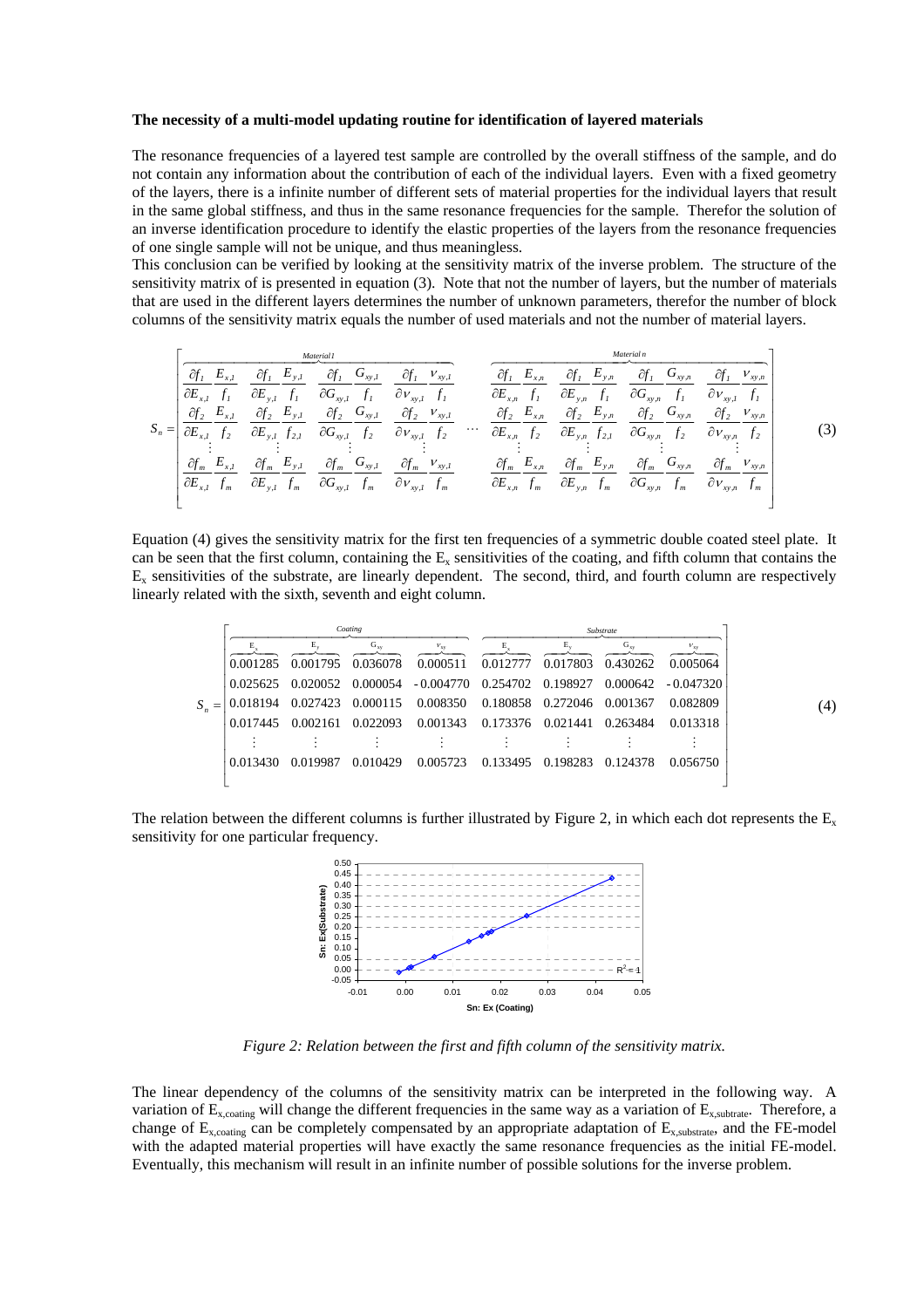The non-uniqueness of the solution can be solved by using a frequency set measured on a number of test samples with a different layer geometry. In each of the frequencies of such a set, the contribution of the different layers will be different, making it possible to separate the measured overall stiffness into the desired layer stiffness. In the case of layered materials, the single model updating routine of the standard material identification procedure has to be replaced by a multi-model updating routine.

## **The multi-model updating procedure for identification of layered materials**

To guarantee the uniqueness of the solution, a set of specimen with different layer geometry must be tested, and the inverse material identification method must be a multi-model updating procedure. The global sensitivity matrix of this multi-model procedure is presented in equation [\(5\),](#page-5-0) and contains one block column for every different material used in the samples, and one block row for every tested sample (or FE model). The improved material properties are still obtained with equation [\(1\).](#page-3-1)

<span id="page-5-0"></span>
$$
S_{n} = \begin{bmatrix}\n\frac{\partial f_{1,I}}{\partial E_{x,I}} & \frac{E_{x,I}}{\partial V_{xy,I}} & \cdots & \frac{\partial f_{1,I}}{\partial V_{xy,I}} & \frac{V_{xy,I}}{\partial E_{x,n}} & \cdots & \frac{\partial f_{1,I}}{\partial V_{xy,n}} & \frac{V_{xy,n}}{\partial V_{xy,n}} & \frac{V_{1,I}}{\partial V_{xy,n}} & \cdots & \frac{V_{1,I}}{\partial V_{xy,n}} & \frac{V_{1,I}}{\partial V_{xy,n}} & \cdots & \frac{V_{1,I}}{\partial V_{xy,n}} & \frac{V_{1,I}}{\partial V_{xy,n}} & \cdots & \frac{V_{1,I}}{\partial V_{xy,n}} & \frac{V_{1,I}}{\partial V_{xy,n}} & \cdots & \frac{V_{1,I}}{\partial V_{xy,n}} & \frac{V_{1,I}}{\partial V_{xy,n}} & \cdots & \frac{V_{1,I}}{\partial V_{xy,n}} & \frac{V_{1,I}}{\partial V_{xy,n}} & \cdots & \frac{V_{1,I}}{\partial V_{xy,n}} & \frac{V_{1,I}}{\partial V_{xy,n}} & \frac{V_{1,I}}{\partial V_{xy,n}} & \frac{V_{1,I}}{\partial V_{xy,n}} & \frac{V_{1,I}}{\partial V_{xy,n}} & \frac{V_{1,I}}{\partial V_{xy,n}} & \frac{V_{1,I}}{\partial V_{xy,n}} & \frac{V_{1,I}}{\partial V_{xy,n}} & \frac{V_{1,I}}{\partial V_{xy,n}} & \frac{V_{1,I}}{\partial V_{xy,n}} & \frac{V_{1,I}}{\partial V_{xy,n}} & \frac{V_{1,I}}{\partial V_{xy,n}} & \frac{V_{1,I}}{\partial V_{xy,n}} & \frac{V_{1,I}}{\partial V_{xy,n}} & \frac{V_{1,I}}{\partial V_{xy,n}} & \frac{V_{1,I}}{\partial V_{xy,n}} & \frac{V_{1,I}}{\partial V_{xy,n}} & \frac{V_{1,I}}{\partial V_{xy,n}} & \frac{V_{1,I}}{\partial V_{xy,n}} & \frac{V_{1,I}}{\partial V_{xy,n}} & \frac{V_{1,I}}{\partial V_{xy,n}} & \frac{V_{1,I}}{\partial V_{xy,n}} & \frac{V_{1,I}}{\partial V_{xy,n}} & \frac{V_{1,I}}{\partial V_{xy,n}} & \frac{V_{1,I}}{\partial V_{xy,n}} & \frac{V_{1,I}}{\partial V_{xy,n}} & \frac{V_{1,I}}{\partial V_{xy,n}} & \frac{V_{1,I}}
$$

The performance of this new material identification routine was numerically evaluated for a coated steel plate with two different coatings on both sides of the plate. The left plot of [Figure 3](#page-5-1) gives a schematic presentation of a cross-section of the test plate, and [Table 1](#page-5-2) presents the material properties of the different layers. The top coating of sample 2 and the bottom coating of sample 3 were removed, in order to have a set of samples with different layer geometry.

<span id="page-5-1"></span>

*Figure 3: Geometry of the three test specimen.*

<span id="page-5-2"></span>*Table 1: Material properties of the layers of the test specimen.*

|                                     | Coating (top) | Substrate | Coating (bottom) |     |
|-------------------------------------|---------------|-----------|------------------|-----|
| $\mathbb{L}_{\mathbf{X}}$           | 61.00         | 201.00    | 71.00            | GPa |
|                                     | 60.00         | 200.00    | 70.00            | GPa |
| $\mathbf{J}_{\mathbf{X}\mathbf{V}}$ | 20.00         | 80.00     | 25.00            | GPa |
| ${\rm v}_{\rm xv}$                  | 0.180         | 0.200     | 0.190            |     |

Three FE-models were made to calculate the first five resonance frequencies of the sample plates 1, 2 and 3. These calculated frequencies were then inserted into the inverse procedure as the 'experimental' plate frequencies. Random values were used as starting values for the different material properties, and the correct material properties of the three layers were found after six iteration steps, [Figure 4.](#page-6-0)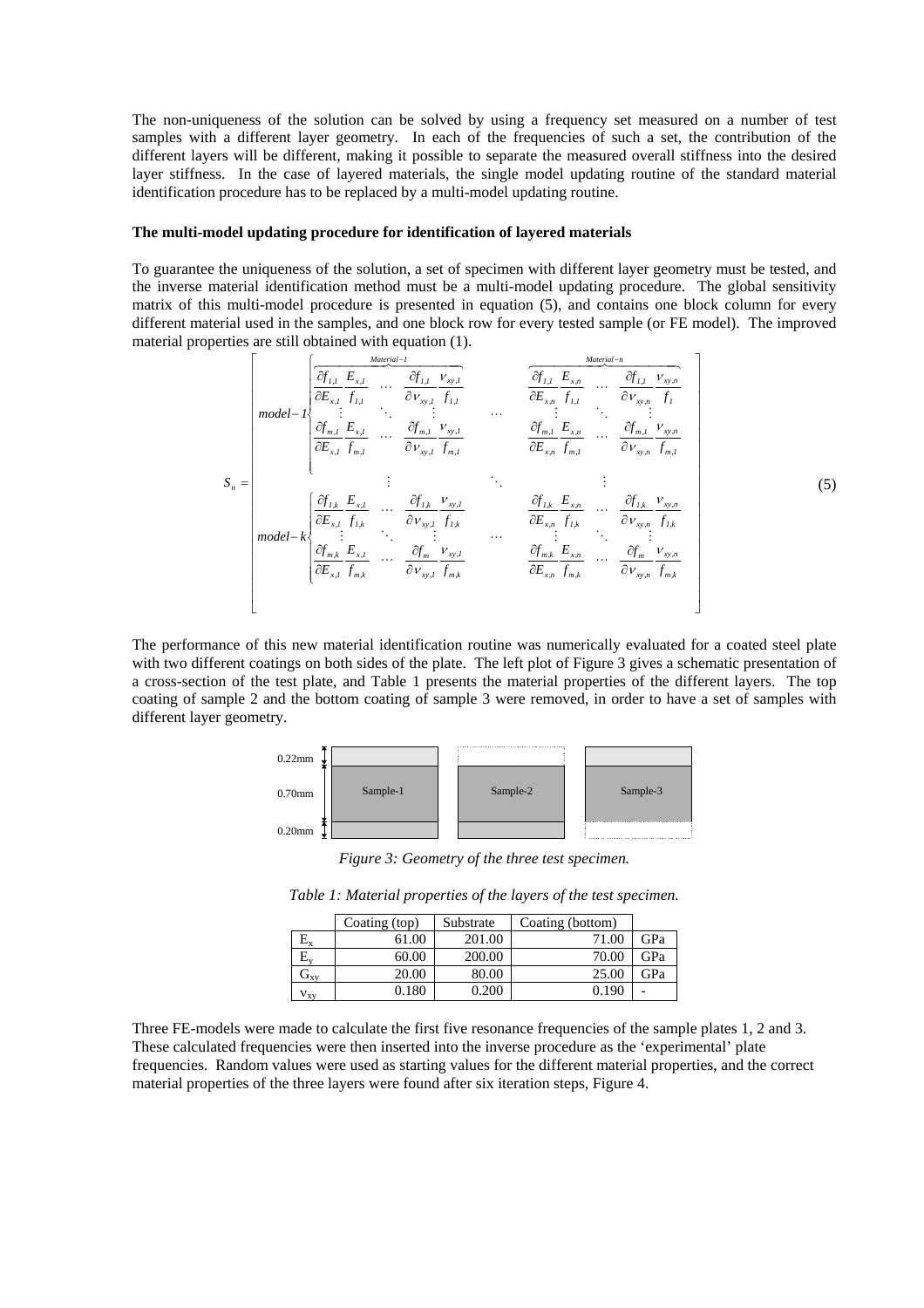<span id="page-6-0"></span>

*Figure 4: Convergence of the material properties.* 

[Figure 5](#page-6-1) shows the relation between the first column (the  $E<sub>x</sub>$  sensitivities of the top coating) and fifth column (the  $E_x$  sensitivities of the substrate) of the global sensitivity matrix [\(5\).](#page-5-0) It can be seen that the multi-model updating routine has succeeded in eliminating the linear relation between the columns, therefore the uniqueness of the solution of this inverse problem is guaranteed.

<span id="page-6-1"></span>

*Figure 5: Relation between the first and fifth column of the sensitivity matrix.*

## **CONCLUSIONS**

This paper has described the practical implementation of a generic procedure for the simultaneous updating of multiple finite element models, each using their own set of reference test data. This combined use leads to a richer set of reference data to update parameters that are common to all FE models under consideration. The technique reduces ill-conditioning of the sensitivity matrix due to incomplete test data, and reduces the effects of inaccurate test data. The resulting updated finite element models are of better quality and more reliable. The updated parameter values are closer to a unique solution and the finite element model has a better chance to be valid outside the measured bandwidth and with different boundary conditions and loading.

The benefit of using this procedure to obtain a unique solution was demonstrated by identifying material properties of each layer of a 3-layer material (coated steel plate), using three different test specimen and three FE models.

### **ACKNOWLEDGEMENTS**

The development of the identification procedure for layered material was performed in the framework of the GRAMATIC research project supported by the Flemish Institute for the Promotion of Scientific and Technological Research in Industry.